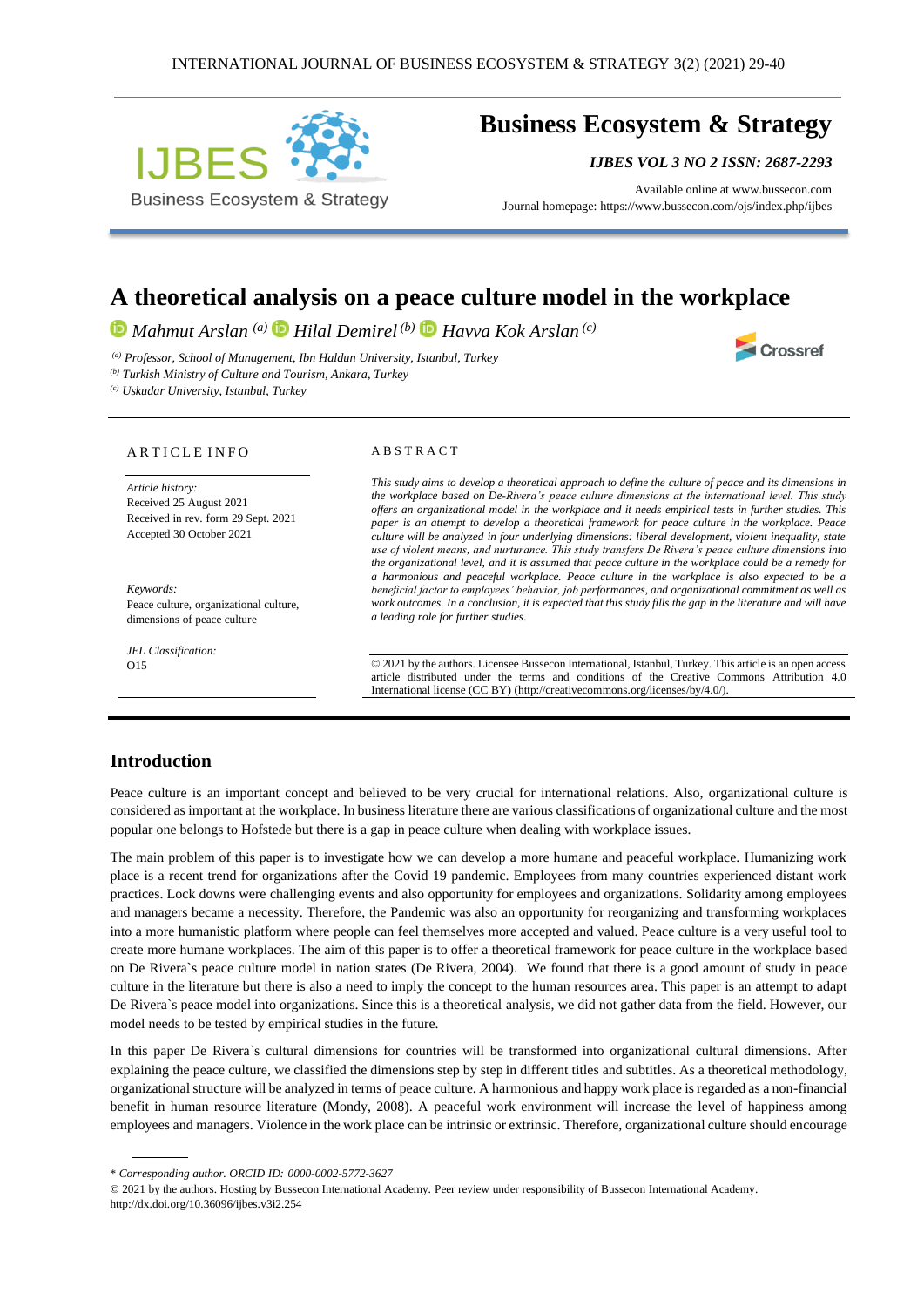and include basic elements of peace culture such as harmony, solidarity, altruism. However, we need more concrete structure to observe peace culture in the workplace. De Rivera's model can provide us a useful base to understand and possibly measure the peace culture in the workplace.

# **Theoretical and Conceptual Background**

#### **Peace Culture**

Peace culture is defined as a set of values, attitudes and modes of behavior based on non-violence and respect for the fundamental rights and freedom of all people (UNESCO, 1995). Organizational culture may be defined as a general constellation of beliefs, morals, customs, value systems, behavioral norms, and ways of doing business that are unique to each corporation, that set a pattern for corporate activities and emergent patterns of behavior and emotions characterizing life in the organization (Tunstall, 1983). Peace culture can be included or can be ignored in an organizational culture based on the managerial philosophy. De Rivera addresses eight different bases for a culture of peace: *Education (and especially, education for the peaceful resolution of conflict); Sustainable development (viewed as involving the eradication of poverty,reduction of inequalities, and environmental sustainability); Human rights; Gender equality; Democratic participation; Understanding, tolerance, and solidarity (among peoples, vulnerable groups, and migrants within the nation and among nations); Participatory communication and the free flow of information;International peace and security (including disarmament and various positive initiatives)* (De Rivera, 2004). The question is how we can use this classification for organizations. Can we transform these dimensions from national culture into organizational culture? Organizational culture defined as a general constellation of beliefs, morals, customs, value systems, behavioral norms, and ways of doing business that are unique to each corporation, that set a pattern for corporate activities and emergent patterns of behavior and emotions characterizing life in the organization (Tunstall, 1983). Organizational culture also includes the implicit, invisible, intrinsic and informal consciousness of the organization which guides the behavior of the individuals and shapes itself out of their behavior (Scholz, 1987). Organizational culture shows distinctive characteristics of a community having a significant history, consists of shared assumptions and fundamental beliefs validated over time as essential to the group's successful handling of problems relevant to its internal cohesiveness and external adaptations (Walton, 1998).An organization's culture may (or may not) include some elements of peace culture. It is generally accepted that organizational culture is highly affected by national culture. In previous research studies, behavioral differences were detected in the subsidiary companies of the same multinational organization. It is suggested that national cultural differences may help shape organizational design and behavior at a local level (Brown, 1998). In business literature, there are several classifications of organizational culture but there is no emphasis on peace culture. Perhaps the most popular cultural classification comes from Hofstede's (1980) well known research. He underlies the five cultural dimensions: Individual collectivism, Power distance, Uncertainty avoidance, Masculinity and femininity, Long termism – short termism. The international GLOBE research project includes 25 societies around the world and compares leadership styles and cultural dimensions (Chhokar, Brodbeck, House, 2008). Culture was the one of the major interests in GLOBE field study. Nine cultural dimensions were used in the research and some of them borrowed from Hofstede. These dimensions are demonstrated in the following table.

| <b>Assertiveness</b>              | Individuals in organizations or societies are assertive, confrontational, |
|-----------------------------------|---------------------------------------------------------------------------|
|                                   | and aggressive to social relationship.                                    |
| <b>Future Orientation</b>         | Individuals in organizations or societies engage in future oriented       |
|                                   | behaviors such as planning, investing in the future, and delaying         |
|                                   | individual or collective gratification.                                   |
| <b>Gender Egalitarianism</b>      | An organization or a society minimizes gender role differences while      |
|                                   | promoting gender equity and equality of genders                           |
| <b>Humane Orientation</b>         | In organizations and societies encourage and reward individuals for       |
|                                   | being fair, altruistic, friendly generous, caring kind to others and      |
|                                   | exhibiting and promoting altruistic ideals.                               |
| <b>Institutional Collectivism</b> | Organizational and societal institutional practices encourage and         |
|                                   | reward collective distributions of resources and collective action.       |
| <b>Group Collectivism</b>         | Individuals express pride, loyalty and cohesiveness in their              |
|                                   | organizations, families, circle of close friends or other such small      |
|                                   | groups.                                                                   |
| <b>Performance Orientation:</b>   | High level members of organizations and societies encourage and           |
|                                   | reward group members for performance improvement and excellence.          |
| <b>Power Distance</b>             | Members of an organization and society encourage and reward unequal       |
|                                   | distribution of power with greater power at higher levels.                |
| <b>Uncertainty Avoidance</b>      | members of an organization strive to avoid uncertainty by relying on      |
|                                   | established situation                                                     |

#### **Table 1:** Nine cultural dimensions

**Source:** Chhokar et al., 2008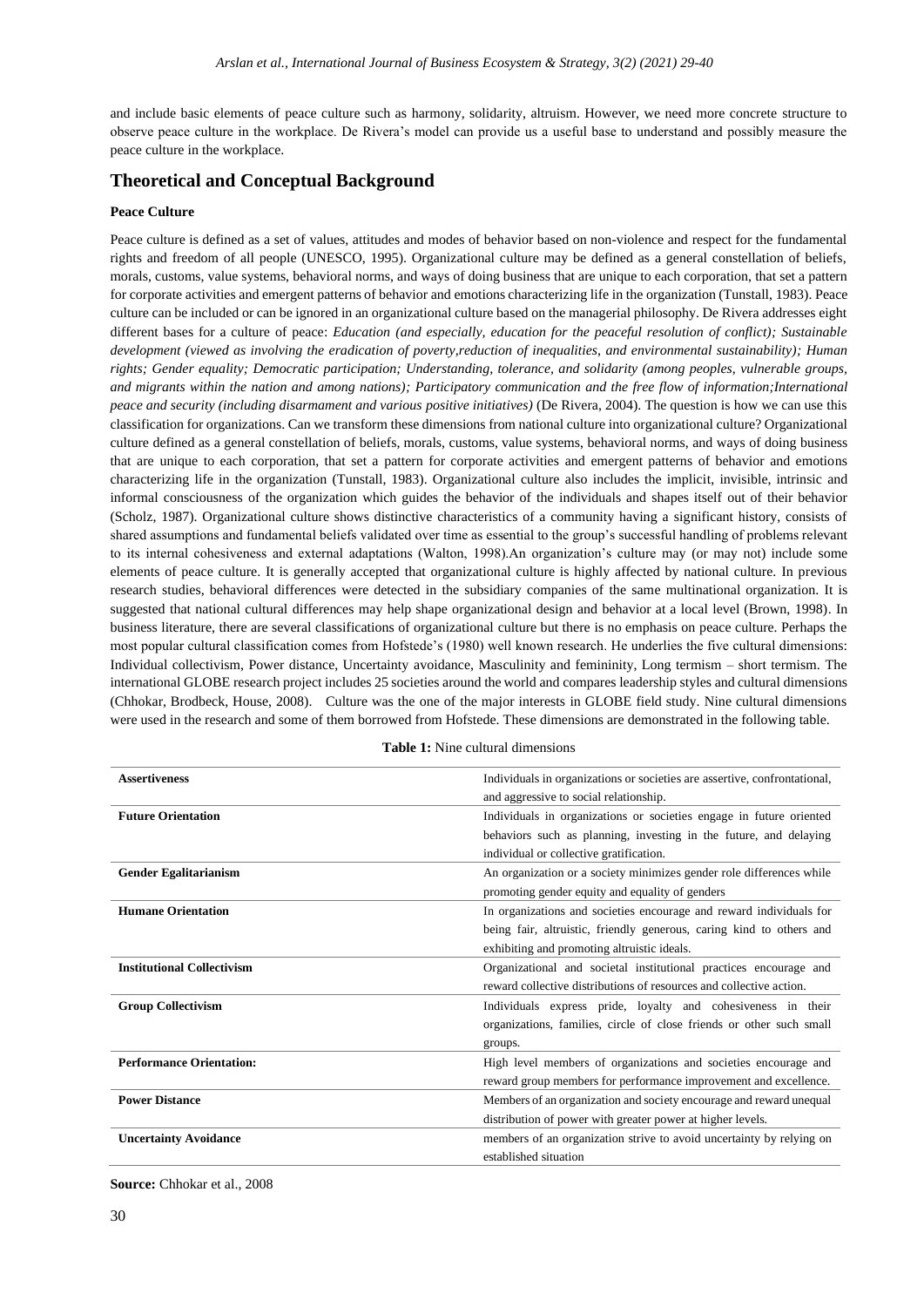When peace culture is concerned, "the concept of harmony" is also very essential (Galtung, 2009). Harmony is one of the most fundamental eastern values which is derived from Confucianism and encompasses a state of mind, an action process and outcomes of the action. Some research findings reveal that the degree of harmony is positively related to employees' organizational citizenship behavior and job satisfaction, and that job satisfaction positively mediates the relationship between the degree of harmony and organizational citizenship behavior (Chin, 2015). If cultures are classified in terms of having harmony in their structure, we may speak about high level of harmony or low level of harmony in organizations. Stakeholder approach in business ethics is an attempt to create a balance or harmony between stakeholders of business organizations. Stakeholders are defined as groups who can affect or can be affected by decisions or actions of business organizations (Freeman, 1983). It is highly possible that high level of harmony will increase peace in the workplace. However, it can be argued that a high level of harmony may discourage creativeness, selfexpression or innovations. We need strong empirical findings for such a conclusion.

# **Dimensions of Organizational Peace Culture (DOPC) Based on De Rivera's Model**

Recent studies of work culture mainly use Hofstede's (1980) cultural dimensions (Storti, Samaan and Peace Corps, 2010: 10). However, we need different dimensions for peace culture which can explain work conditions in terms of peace and use of violence.

In September 1999, the United Nations General Assembly adopted a Declaration and Programme of Action on a Culture of Peace, which called for a global movement for a culture of peace. There are eight areas of action that form the framework of the Programme of Action and each of those areas was necessary for the transition from a culture of war and violence to a culture of peace and nonviolence. Eight areas of action accepted as crucial to build a culture of peace were education, sustainable economic and social development, respect for all human rights, equality between women and men, democratic participation, understanding, tolerance and solidarity, participatory communication and the free flow of information and knowledge, and international peace and security (Adams, 2000:261).

Following the initiative of the United Nations to launch a program of action to build a culture of peace in the world, the concept of "culture of peace" became a widely recognized and highly controversial topic. De Rivera (2004) explained the concept of peace culture and presented a model of peace and violence culture together with a set of objective indicators. After the empirical, analytic and normative discussions of peace culture, in his article he illustrated a template with its application to an assessment of the United States. His model was based on the Universal Declaration of Human rights.

De Rivera (2004) defined a four dimensional "culture of peace" concept with a factor analysis of the relationships between objective measures for each of the eight aspects of a culture of peace in 74 different nations (De Rivera,2004:544). These dimensions were liberal development, equality, state nonviolence, and nurturance. Liberal development was characterized by high scores on press freedom, per capita GDP, life expectancy, literacy, democracy, human rights, and gender equality. Equality was indicated by relatively low discrepancies in the distribution of wealth and low homicide rates. State nonviolence was characterized by the infrequent use of military threats and low military expenditures, and it is positively correlated with low imprisonment rates. Nurturance was indicated by the acceptance rather than the generation of refugees, the amount of money spent on education, and the percentage of women in parliament (De Rivera, Kurrien and Olsen, 2007:260).

According De Rivera (2004), from an international and activist's perspective culture of peace assessment should be oriented toward the eight areas of action. These were: 1. Education for conflict resolution, 2. Sustainable economic and social development, 3. Respect for human rights, 4. Equality between women and men, 5. Democratic participation, 6. Understanding, tolerance and solidarity, 7. Participatory communication and the free flow of information and knowledge, 8. International peace and security.

Elise Boulding (2000), a major figure in peace studies and peace movements, called for the building of cultures of peace, which she defined as: A mosaic of identities, attitudes, values, beliefs, and institutional patterns that lead people to live nurturantly with one another, and the earth itself without the aid of structured power differentials, to deal creatively with their differences and share their resources.

Peace activities prevent the potential for cultural problems in interactions between different organizational actors and with local populations. It may be necessary to develop a general approach to culture and peacekeeping (Rubinstein, 2003).Rubinstein (2003) offered a cultural model for understanding and action. He also described some ways to determine this cultural model. He examined specific cultural differences between military and humanitarian participants in peace actions. In conclusion he suggested approaching cross-cultural considerations.

According to Allik and Realo (2004), studies suggest that cultural values are related to beliefs and attitudes important to a culture of peace. For instance, individualist societies show higher levels of trust or social capital.

Peace, like many theoretical terms, is defined difficultly. But also, like happiness, harmony, love, justice and freedom, we often recognize it by its absence. As a consequence, Johan Galtung and others have provided the important distinction between "positive" and "negative" peace. Positive peace expressed the simultaneous presence of many desirable states of mind and society, such as harmony, justice, equity, etc. Negative peace has historically expressed the absence of war and other forms of wide scale violent human conflict. Many philosophical, religious and cultural traditions have intended to define peace in its positive sense. In Chinese, for example, the word "heping" means world peace, peace among nations, while the words "an" and "mingsi" mean an inner peace,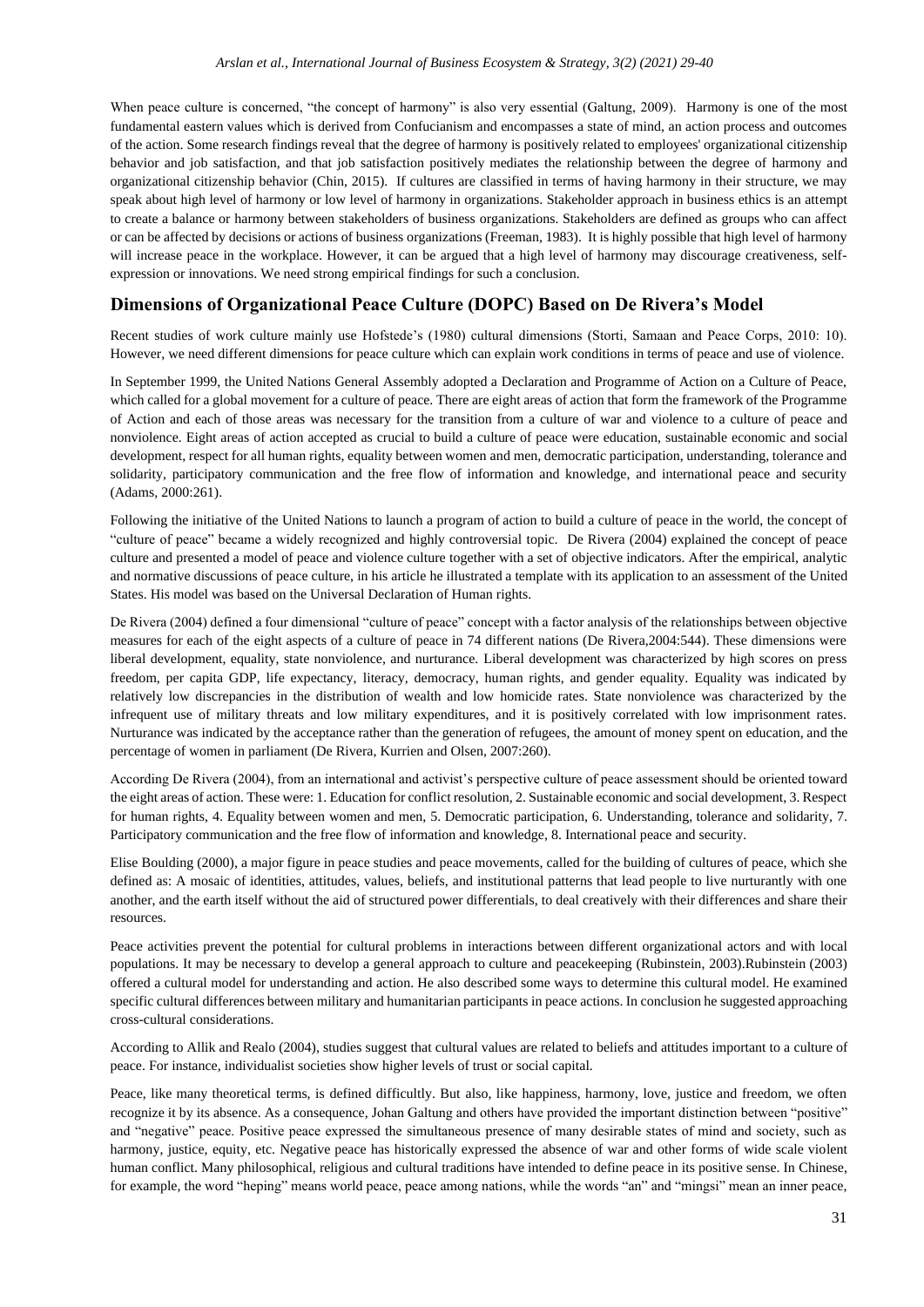a peaceful and harmonious state of mind and being. Other languages also frame peace in its "inner" and "outer" dimensions (Webel, 2007: 6).

According to De Rivera, Kurrien and Olsen (2007), societies have emotional climates that affect how people feel and act in public situations. Unlike the emotions experienced in an individual's personal life, these modal feelings reflect a collective response to the socio-economic-political situation of the society and influence how most people behave toward one another and their government. Rivera, Kurrien and Olsen (2007) explored the concept of emotional climate in their study on three different countries which are Norway, the United States, and India. They showed that it is possible to measure some important aspects of the emotional climates of three nations that have different degrees of a culture of peace.

According to De Rivera, Kurrien and Olsen (2007), the subjective experience of national emotional climate appears to be related to objective indices for the culture of peace in the different nations. The following emotional climate measures appeared strongly related both to liberal development and to nurturance: social trust, anger and fear. Basabe and Valencia (2007) examined how objective measures of sociostructural dimensions of culture of peace are related to subjective national values, attitudes and emotional climate. It is hypothesized that the structural dimensions of a culture of peace correlate with individualist, egalitarian and postmaterialist values, with beliefs and attitudes such as interpersonal trust and tolerance towards minorities, and with a positive emotional climate. Basabe and Valencia's (2007) study found the following: the Liberal development dimension was associated with egalitarian, individualist values, a low negative emotional climate and less willingness to fight in a new war. A violent inequality dimension was strongly correlated with lower harmony values. In addition, the dimension of state use of violent means was strongly associated with low harmony values, and the nurturance dimension correlated with horizontal individualism, tolerance, cooperative values, and a positive emotional climate.

Peace is mainly a micro-social phenomenon. The concept of a culture of peace is designed for studying peace on a nation-state level and internationally (Katunaric, 2010). Katunaric (2010) discussed, first of all, the micro-social foundations of peace in his study to explain why the rising participation of women in parliaments is correlated with a decrease in collective violence in societies. Secondly, De-Rivera's analytical concept of the culture of peace was adapted for the sake of studying peace at a local level, for example Croat-Serb "peace enclaves," and comparing them with Croat-Serb conflict areas. The empirical findings confirmed the relevance of the concept of culture of peace. He found that the most important link between micro-peace and macro-peace was gender equality and non-dominance over the weak. In his study, Katunaric (2011) firstly discussed the peace concept and then compared cases of peace enclaves in some multiethnic (Croat-Serb) areas in Croatia in the first half of the 1990s with similar places in Bosnia and Herzegovina, Kosova and India. He tried to build up an explanatory framework, so he applied some elements of an analytical concept of peace culture. These elements were gender equality, in particular women's participation in politics, and sympathy for the weak. The issue of the (in)consistency of the peace culture concept was explained in view of the fact that, according to peace culture research on national samples, just a few Western societies belong to the advanced "peace cultures", while others, for example USA, Britain and France, do not. In conclusion of the study, two dominant systems of cultural masculinity (Hofstede) on the globe, techno-economic and the ethno-religious masculinity, were shown to be major obstacles to the expansion of a peace culture (Katunaric, 2011).

In his study, Kim (2012) focused on five different research trends that view the bilateral relations with "the other". First was collectivism as the absence of individualism, rejecting the "Other". The second one was assimilating the other to the self in acculturation literature, which reflects annihilation anxiety. Third was hidden ethnocentrism in theories, signifying that one is not open to the Other's experiences. Fourth was focusing on comparisons between culture- typed individuals rather than multi-cultural individuals, thereby implying a binary opposition between the self and the other. The last one was host communication competence research, pressuring others to become similar to oneself.

All of these suggested the position of "Research Culture of War", looking to define, dominate and absorb the other. However, Kim appealed for adopting the perspective of "You shall not kill" in his intercultural research, which means meeting the other rather than trying to dissolve it (Kim, 2012: 3).

#### **Transference De Rivera's dimensions into the organizational level**

According to De Rivera (2004), peace culture can be traced in four underlying dimensions: Liberal development; Violent Inequality; State Use of Violent Means; Nurturance

#### **Liberal Development :**

The first major structural dimension is Liberal Development (LD). LD includes;

Social dimension: High literacy; High life expectancy; High income

Democratic dimension: Democratic participation; Freedom of press; Respect for human rights

Gender Equality; Like other dimensions of peace culture, LD is defined on a societal or national basis. Therefore, it represents a macro approach. However, we need to refine LD in the organizational level.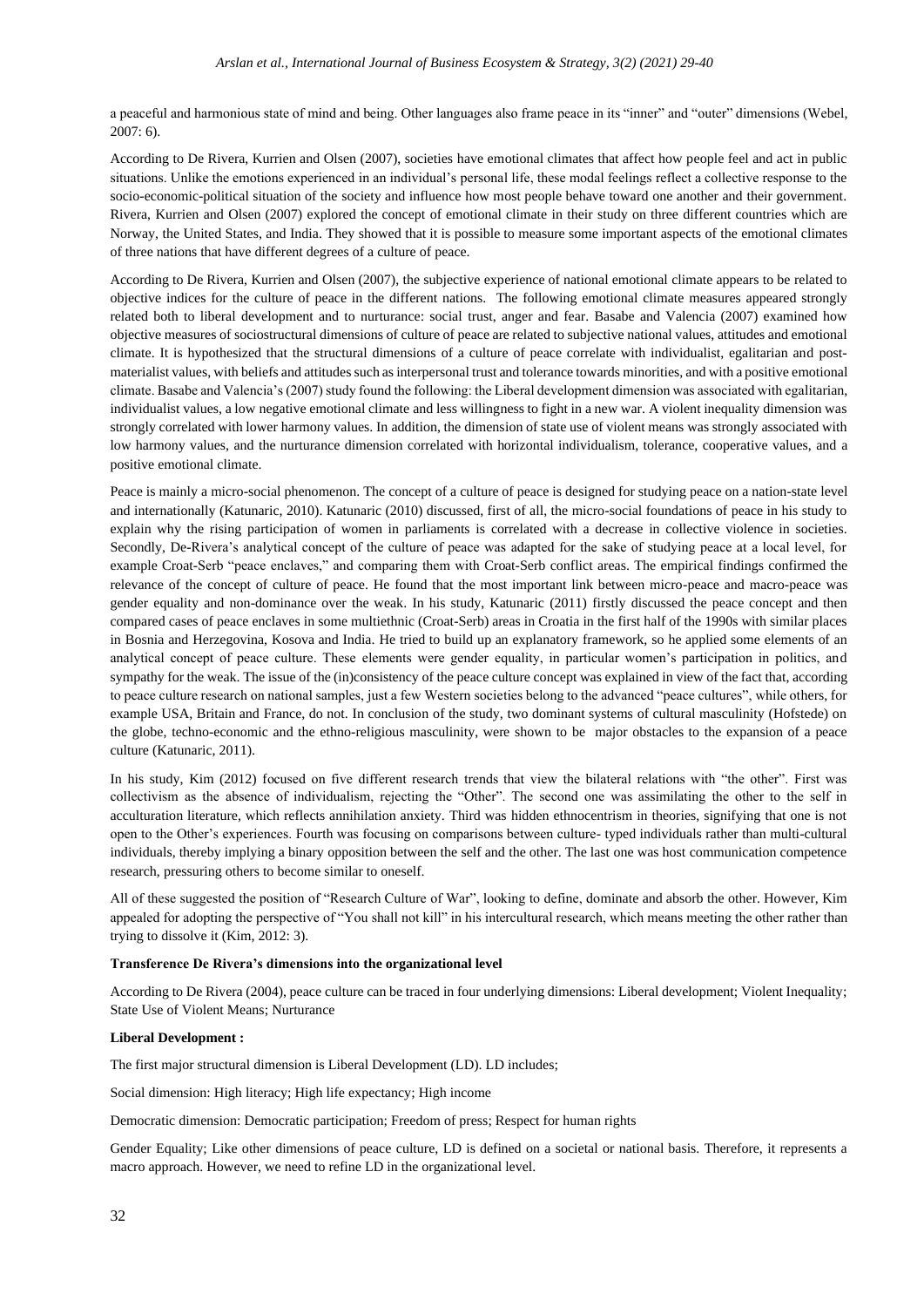| LD in international level    | LD in organizational level                                |
|------------------------------|-----------------------------------------------------------|
| <b>Social dimension:</b>     | <b>Social dimension:</b>                                  |
| High literacy                | High level of training and development activities         |
| High life expectancy         | Long employment expectancy                                |
| High income                  | High level of personnel income                            |
| <b>Democratic dimension:</b> | <b>Democratic dimension:</b> Democratic and participative |
| Democratic participation     | management in decision making process                     |
| Freedom of press             | Efficient and horizontal communication system             |
| Respect for human rights     | Respect for employees and all stakeholders                |
| Gender:                      | Gender:                                                   |
| Gender equality              | Gender equality in the workplace                          |

| <b>Table 2:</b> LD in International and Organizational Levels |  |  |
|---------------------------------------------------------------|--|--|
|---------------------------------------------------------------|--|--|

#### **Social dimension**

High literacy is associated with economic development of a country from De-Rivera points of view. At the organizational level high literacy correspond to a high level of training and development activities. Knowledge is becoming basic capital of development and competitive advantage in organizations, for present day firms' education is a duty for having skilled labor. So, modern organizations use their resources (money, time, energy, information etc.) for continuous training and advancement of their employees, thus this dimension has a significant role in organizational and individual performance (Vemic, 2007: 209) Training and development (TD) activities are part of human resource function in organizations. Through TD activities organizations enhance their total knowledge and reduce illiteracy among employees.

Life expectancy in a society means how many years an individual expects to live. From this definition we can see long employment expectancy as an equivalent concept of life expectancy. Long employment means that you expect to live in your organization many years. Life expectancy shows the prosperity and welfare in a country while long employment is an indicator of employee welfare and long-term job safety. At the international level, De-Rivera (2004) determined life expectancy as a component of economic development for sustainable development to solute poverty. According to OECD (2012), life expectancy measures how long, on average, people would live based on a given set of age-specific death rates. A wide range of factors affect life expectancy and healthy life years. Higher national income (as measured by GDP per capita) is generally associated with higher life expectancy at birth and also with healthy life years (OECD, 2012). In organizations long employment expectancy is equivalent to high life expectancy. In human resources management, employment or recruitment refers to organizational activities that influence the number and types of applicants who apply for a job and whether applicants accept jobs offered. Employers provide some benefits and services for their workforce. One of them is long-term employment (Ivancevich, 2007). In determining the fundamental nature of the worker's status length of employment is an important issue (Bernardin, 2007: 303). For example, Japanese companies offer life-long employment and career development (Price, 2004: 157). Through long-term employment employee satisfaction and loyalty will increase.

The last indicator of the social dimension of the LD is the high-income level which corresponds to "high level of personnel income" at the organizational level. High income is related to economic development at the international level. High indices of development are an indicator of high domestic stability and peace. If there is low income in a nation, there will be still war and violence (Rosecrance, 1973: 264). Werther & Davis (1993) explored that job satisfaction depends upon the matching of rewards with the expectations of employees from the employer, and other factors like desires, wishes and needs of the employees. Researches have pointed out that compensation practices and the financial remuneration received by the employee is an important dimension of job satisfaction (Tasema and Soeters, 2006; Nazir, Shah and Zaman, 2013; Heywood and Wei, 2006; Parvin and Kabir, 2011; Ozel & Hacioglu, 2021), and it will also be an important condition of the peace culture in an organization. High income is similar to the high level of personnel income in organizational level. Pay policies and practices are critically important for every single employee, from the worker to the CEO. Levels of pay will always be evaluated by employees in terms of fairness. If they consider that they earn a low level of income they will exibit a lack of commitment (Cascio, 1998: 385).

#### **Democratic dimension**

The democratic dimension of LD is characterized by democratic participation, freedom of press and respect for human rights. International peace can only be achieved through its own instruments; dialogue and understanding, tolerance and forgiveness, freedom and democracy. Peace and democracy are inseparable from the respect of human rights. We do not judge any other nation's political and ideological system, freely chosen and exported. We must respect those universal rights of man (Sanchez, 1993: 50). Democratic participation in an organization can be considered a democratic and participative management style and decision-making process. In this management style, the manager delegates power to his subordinates for carrying out the decision-making process. In an organization in which employees get involved in the decision-making process and areaware of the mission and vision of the organization, they will be more committed to their organization and be proud to be a part of it.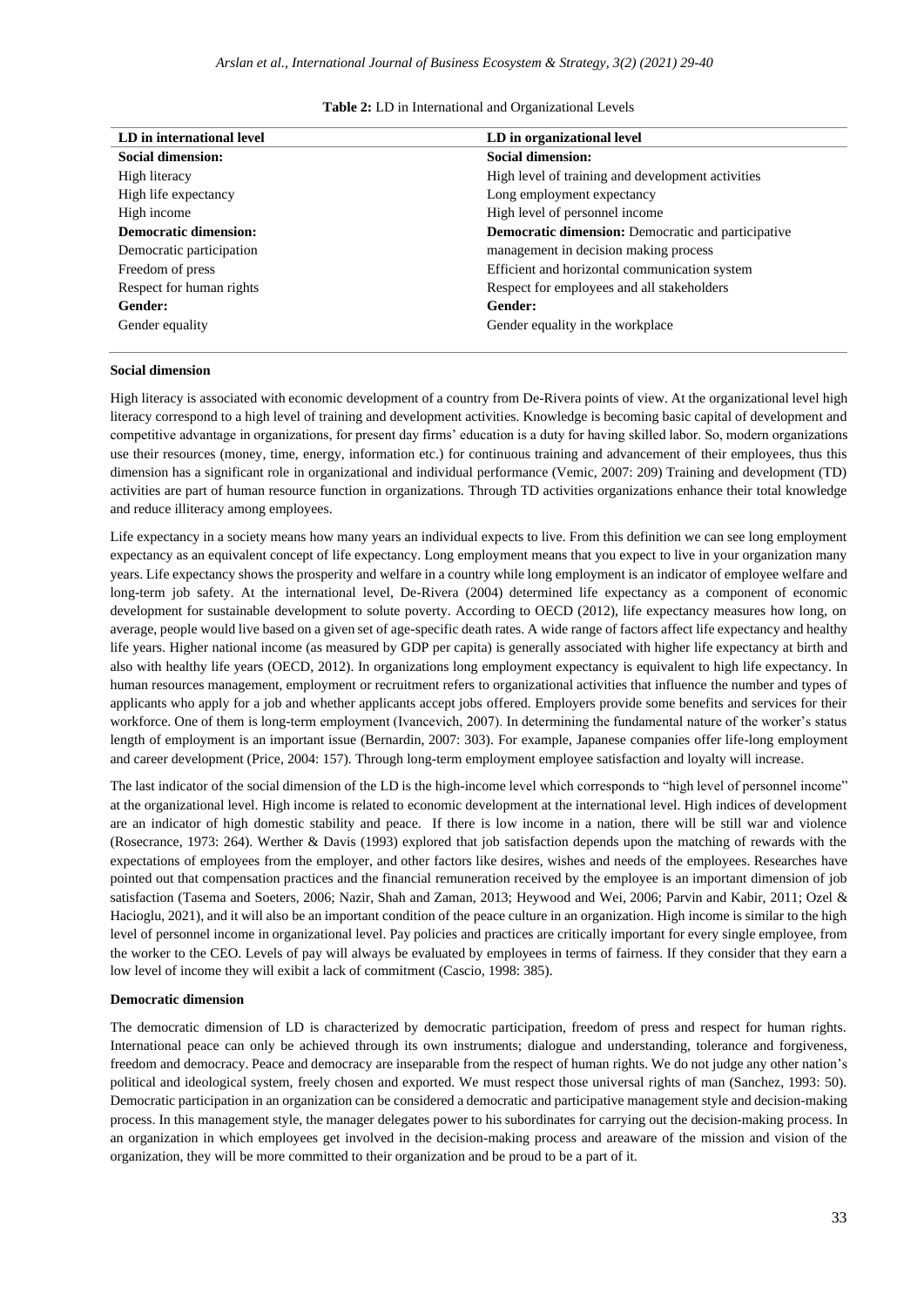Participation in decision-making refers to employee involvement. The concept has a moral, practical and legal basis. There are sound practical reasons for taking account of employee views before making significant decisions. Skilled workers may be aware of implications that are invisible to the manager. Also, the authority of managers may be constrained by an organization's own rules in the form of company handbooks, job definitions, reporting paths and procedures so that the participation of employees in decisionmaking cannot be avoided (Price, 2004: 649).

Another indicator of the democratic dimension at the international level is freedom of press, which corresponds to the efficient and horizontal communication system in an organization. Peace can only last where human rights are respected, where the people are fed and where individuals and nations are free (Gyatso, 1993: 52). The UNESCO Constitution states a commitment to fostering "the free exchange of ideas and knowledge" and "the free flow of ideas by word and image." In addition, the Universal Declaration of Human Rights states, "Everyone has the right to freedom of opinion and expression, this right includes freedom to hold opinions without interference and to seek, receive and impart information and ideas through any media regardless of frontiers" (Schmidt, 2007: 6). Henderson (2010) notes that companies which have successfully survived the downturn and continued to do well have a strong communication function, thus, they provide the required environment to ensure peace culture in an organization.

At the organizational level an efficient and horizontal communication system corresponds to freedom of press. Organizations should have efficient communication among employees and departments that is necessary to accomplish the organization's overall task. Horizontal linkage refers to communication and coordination horizontally across organizational departments (Daft, 2009: 59-60). Horizontal communication overcomes barriers between departments and provides opportunities for coordination among employees to achieve unity of effort and organizational objectives.

The Universal Declaration of Human Rights explains this dimension as: human rights are ends, rather than means. Only when human rights are seen as ends will the violation of human rights be approached universally, impartially, and constructively. Human rights are indivisible, concrete and specific, and universal; they will not be protected if left solely to the governments (Amnesty International, 1993).

Respect for human rights is similar to respect for employees and all stakeholders. The International Labour Organization (ILO) is the highest international authority responsible for the conduct and development of human resources. It has a global programme on decent work (ILO, 2000) with the overall goal for the global economy of providing opportunities for all men and women to obtain decent and productive work in conditions of freedom, equity, security and human dignity. One of its four objectives is the promotion of human rights at work (Price, 2004: 113-114).

Respecting human rights provides an environment of trust in a country. Similarly respecting employees' rights will create a trust culture in a business organization

#### **Gender**

An important human rights issue, gender equality means equal empowerment and participation for both men and women in all spheres of public and private life. This does not imply that both sexes are the same but rather they are equal in rights and dignity. As with all human rights, gender equality must be constantly fought for, protected and encouraged (Flowers, 2009: 237).

The last dimension of LD is gender equality, and it is also a dimension of LD at the organizational level. Gender inequality in a country is reflected in the workplace as a discrimination against women in organizations. Discrimination against women in the workplace is an important problem in organizations and unfortunately it is not an unusual occasion. Still in many countries women earn much less than men for the same amount of work. In addition to gender wage gap, women often face a glass ceiling in promotions. A peace culture in an organization could be provided in a climate which women and men have equal opportunities and work conditions. Prior to the civil rights movement of the early 1960's, employment decisions often were made on the basis of an applicant's or worker's race, gender, religion or other characteristics unrelated to job qualifications or performance. And across racial groups, women earned less than men, even in identical jobs. Employment discrimination, age, gender discrimination are examples of inequality at work (Bernardin, 2007).

#### **Violent Inequality**

The second dimension of peace culture is Violent Inequality (VI).

It reflects: Income inequality (Gini's index); Homicide rates; Human rights violations

At the organizational level violent inequality includes: Income equality among employees in different and same level jobs (high income difference between positions); Resignation rates; Stakeholder rights violations (Violations against employees, customers, local people, stakeholders, etc.)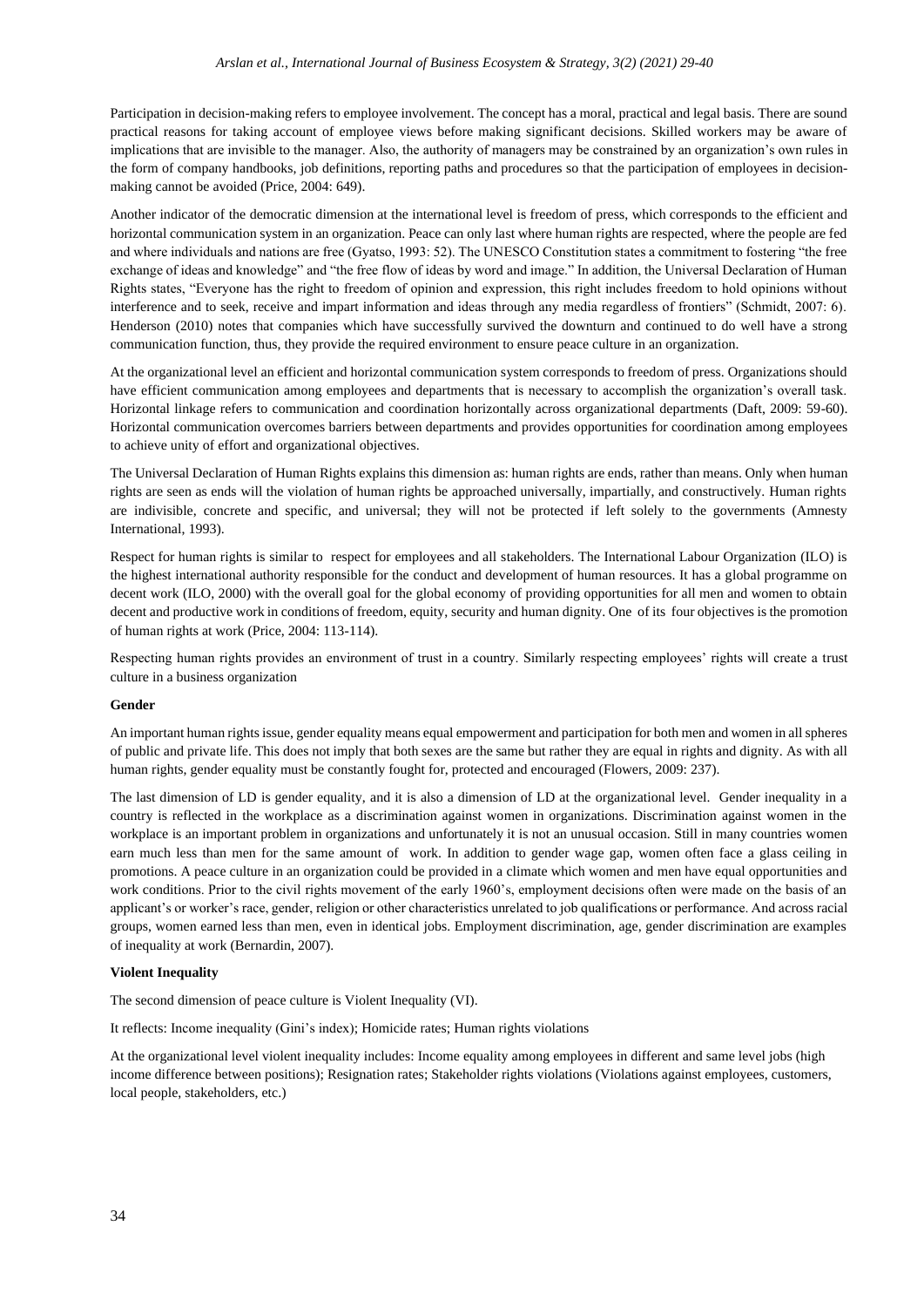| Violent Inequality (VI) in international level | Violent Inequality (VI) in organizational level                                                                       |
|------------------------------------------------|-----------------------------------------------------------------------------------------------------------------------|
| Income inequality (Gini's index)               | Income equality among employees in different and same level                                                           |
| Homicide rates                                 | jobs (high income difference between positions)                                                                       |
| Human rights violations                        | Resignation rates (personnel turn over)                                                                               |
|                                                | Violations against stakeholder rights (Violations against)<br>employees, customers, local people, stakeholders, etc.) |

| <b>Table 3:</b> Violent Inequality at International and Organizational Levels |
|-------------------------------------------------------------------------------|
|-------------------------------------------------------------------------------|

#### **Income Inequality**

The first dimension of "Violent Inequality" in a country is the income inequality which is measured with Gini's Index. At the international level, measures of income inequality are based on data on people's household disposable income. The main indicator of income distribution used is the Gini coefficient. Values of the Gini coefficient range between 0 in the case of "perfect equality" (each person gets the same income) and 1 in the case of "perfect inequality" (all income goes to the share of the population with the highest income) (OECD, 2011). The correspondent of this dimension at the organizational level is the income equality among employees in different and same level jobs. Employees feel dissatisfied with their jobs when their wages are unfair with respect to their colleagues. According to Adams' Equity Theory, employees judge whether they have been treated fairly by comparing the ratio of their outcomes and inputs to the ratios of others doing similar work. If their pay is judged as unfair, employees are likely to feel unmotivated (Hellriegel, Jackson and Slocum, 2008:481), and this violates the peace culture in an organization

The most important objective of any pay system is fairness or equity. Equity can be assessed on at least three dimensions: Internal equity; in terms of the relative worth of individual jobs to an organization, are pay rates fair? External equity; are the wages paid by an organization fair in terms of competitive market rates outside the organization? Individual equity; is each individual's pay fair relative to that of other individuals doing the same or similar jobs? Researchers suggested several bases to determine equitable wage and salary. The theories assume that employees compare their inputs (skills, education, effort, etc.) and outcomes (pay, promotion, job status, etc.) with those of their co-workers. If employees are not satisfied with their payment, they try to leave the organization (Cascio, 1998: 389-390).

#### **Homicide rates**

Another important dimension of peace culture is homicide rates, which in a country would be similar to the employee turnover rate in an organization Homicide is of interest not only because of its severity but also because it is a fairly reliable barometer of all violent crime. At a national level, no other crime is measured as accurately and precisely (Fox and Zawitz, 2010). Homicide is generally considered the most serious of all crimes, with obviously the most serious consequences for the victim (Smit, Jong and Bijleveld, 2012). High turnover rate in an organization often means that employees are not satisfied with their jobs or they do not feel themselves as a part of their organizations. In organizations, employee turnover is a well-recognized issue of critical importance. The unrealistic expectation of employees is also an important personal factor which contributes to turnover. Many people keep unrealistic expectations of an organization when they join. When these unrealistic expectations are not realized, the workers become disappointed and they quit. One of the personal factors which has been missed in many research studies is the inability of employees to follow an organization's timing, rules, regulations and requirements, and as a result they resign (Shah, Fakhr, Ahmad and Zaman, 2010).

#### **Human rights violations**

The last indicator of violent inequality at the international level is human rights violations, and it corresponds to the "stakeholder rights violations" at the organizational level. This dimension includes all the violations against employees, customers, local people, stakeholders and which can be considered an important obstacle against organizational peace culture. Galtung (1993) first defines violence as "avoidable impairment of fundamental human needs or to put it in more general terms, the impairment of human life, which lowers the actual degree to which someone is able to meet their needs below that which would otherwise be possible (Ho,2007).

The European Commission's definition of workplace violence includes "incidents where people are abused, threatened or assaulted in circumstances relating to their work, involving an explicit challenge to their safety, well-being or health. Human resources professionals must be aware of the many forms of less severe violence that is occurring yet must be taken seriously. Although no method exists that can perfectly predict a violent employee, the growing number of workplace homicides has made it possible to construct a profile of the typical perpetrator. While violent employees may not have the entire profile characteristic, most have a majority of them (Bernardin, 2007: 374). Taking specific actions to prevent workplace violence can create a security-conscious organizational culture, thereby potentially reducing a company's exposure to violent employee crime (Bernardin, 2007: 375).

#### **State Use of Violent Means (SUVM)**

A third dimension of peace culture is State Use of Violent Means (SUVM): Military acts as the primary technique for coping with foreign policy crisis and military expenditure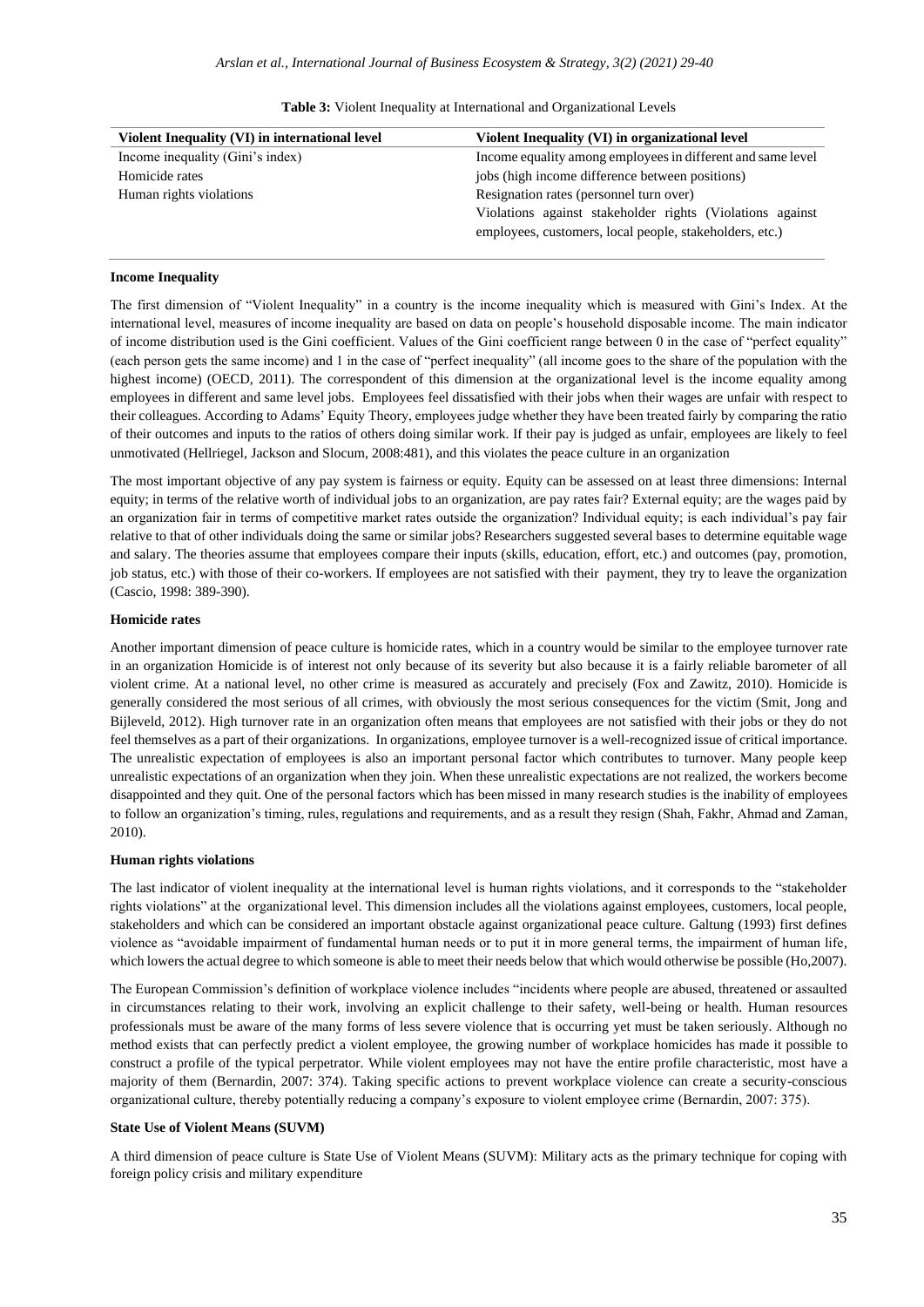Although it is difficult to find an appropriate equivalent of SUVM at the organizational level, methods of conflict management can be used: Conflicts settled by superior force andHigh level of power distance

| State Use of Violent Means (SUVM) in international level Organizational Use of Violent Means (OUVM) |                              |
|-----------------------------------------------------------------------------------------------------|------------------------------|
| Military acts as the primary technique for coping with foreign Conflicts settled by superior force  |                              |
| policy crisis and military expenditure.                                                             | High level of power distance |

#### **Table 4:** SUVM at International and Organizational Levels

Another dimension of peace culture at the international level is the "State Use of Violent Means" which is characterized by the military acts as the primary technique for coping with foreign policy crisis and military expenditure. At the organizational level this dimension is explained by the conflicts settled by the superior force and high level of power distance in an organization.

At the international level, while diplomacy and military force are only two among several national techniques, they often bear a diverse relationship to one another. The failure or incapacity of military acts greatly heightens diplomacy; the failure of diplomacy greatly increases the use of military measures (Rosecrance, 1973: 231).

State use of violent means is based on military expenditure as a percentage of GDP (UN, 2002) and on the use of the military as the primary technique for coping with foreign policy crises from 1945 to 2001, according to the Center for International Development and Conflict Management. This measure correlates highly with the percentage of the population who are imprisoned (Basabe and Valencia, 2007: 410).

Power distance is an important determinant of the egalitarian relationships within the organization. High power distance is related to the autocratic style of management and could interrupt the peace culture in an organization. Conflict management plays an important role in workplaces. If conflicts are always settled by the superior force of the managers it is difficult for a peace culture to exist. An effective conflict management requires understanding the sources and the reasons of the conflict and finding solutions with the direct involvement of the all parties concerned.

If an employee and his superior have different opinions on any topic, there will be a conflict among them. It is necessary that an appropriate solution is found to resolve conflict at work. According to Hofstede's (1980) culture study, a high level of power distance means that there are very great distances between boss and subordinates. Power is centralized and generally not shared. The boss is more autocratic and paternalistic and sees himself as on one level, workers on another.

#### **Nurturance**

A fourth dimension of peace culture is nurturance: The percentage of GNP devoted to education; The acceptance of refugees; The percentage of women in parliament

Nurturance also includes these factors at the organizational level: The percentage of an organizations' budget allocated to training and development activities; The acceptance of disabled people in the workplace; The percentage of women in managerial positions in organizations; Respect for environmental issues in organizational activities

| Nurturance in international level          | Nurturance in organizational level                                  |
|--------------------------------------------|---------------------------------------------------------------------|
| The percentage of GNP devoted to education | The percentage of organizations' budget allocated to training       |
| The acceptance of refugees                 | and development activities.                                         |
| The percentage in woman in parliament      | The acceptance of disable people in the work place                  |
|                                            | The percentage of women in managerial positions in<br>organizations |

**Table 5:** Nurturance at International and Organizational Levels

#### **The percentage of GNP devoted to education**

A fourth and the last dimension of peace culture is the "nurturance," and the first indicator of nurturance at the international level is the percentage of GNP devoted to education. This indicator corresponds to the percentage of an organizations' budget allocated to training and development activities at the organizational level. Researches show that employee training has a significant effect on employee performance and satisfaction, and it is thought that it will also create an environment for peace culture in a workplace. Researchers define GNP as the total value of final goods and services produced within a nation-state in a particular year, plus income earned by citizens (including income of those located abroad), minus income of non-residents located in that country.

In organizations training and development consists of planned programs designed to improve performance at the individual, group and organizational levels. Improved performance in turn, implies that there have been measurable changes in knowledge, skills, attitudes and social behavior (Cascio, 1998: 262). The American Society for Training and Development urges businesses to increase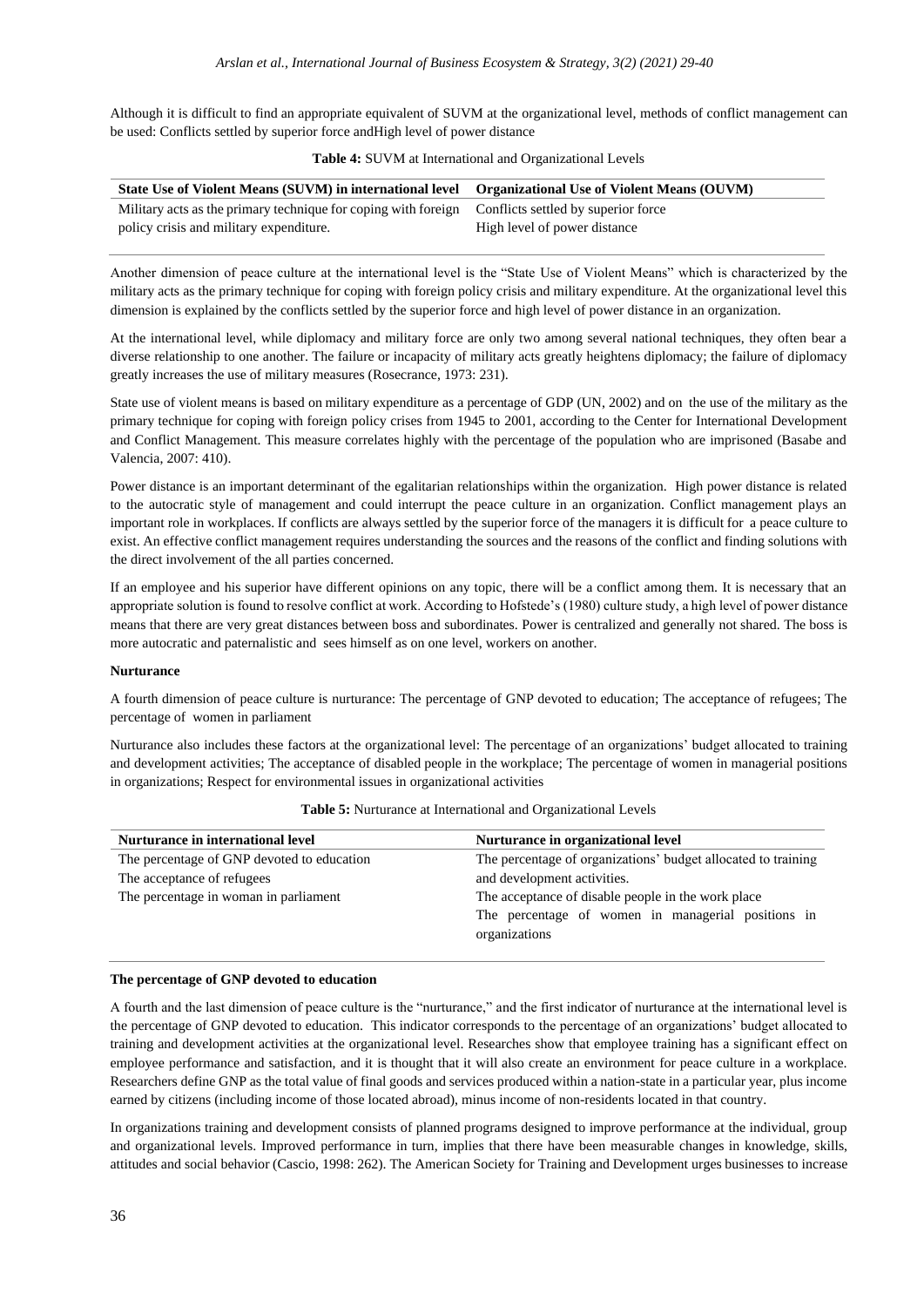training expenditures to at least two percent of their annual payrolls up from the current U.S. industry average of 1.2 percent (Cascio, 1998: 265).

#### **The acceptance of refugees**

According to De Rivera (2004) the acceptance of refugees to a country reflects the understanding, solidarity and tolerance in a country, and in our study it shows itself as the acceptance of employees with disabilities in an organization. According to the United Nations Convention (1951), a refugee is someone who is unable or unwilling to return to their country of origin owing to a wellfounded fear of being persecuted for reasons of race, religion, nationality, membership of a particular social group or political opinion. Some countries accept refugees and universally struggle to maintain a balance between controlling national borders and offering protection to millions of displaced people (Phillips, 2011).

At work the subject of the employment of disabled persons is a multifaceted one, with a broad definition that simultaneously encompasses aspects of employment policy and of course, basic and vocational training but which varies depending on whether the focus is on persons with a congenital disability or victims of an occupational or other type of accident. The fact is that in seeking work, disabled persons must contend with specific prejudices that further compound difficulties of finding, keeping or returning to a job (Dupont, 1998).

### **The percentage of women in parliament**

The last indicator of "nurturance" at the international level is the percentage in women in parliament, and it is correspondent to the percentage of women in managerial positions in organizations. An important consequence of gender discrimination in the workplace is barriers for women in career advancement, and it is also a method of violence against women. According to recent studies women still get low and middle level management jobs instead of top management. Bell (2005) finds 4.5% of top executives to be female in 2200 large US firms.

The equal participation of women and men in public life is one of the cornerstones of the Convention on the Elimination of All Forms of Discrimination against Women (CEDAW) adopted by the United Nations (UN) General Assembly in 1979, and in force since 1981.

Today, more than 20 years since the signing of the convention, 179 countries are party to it and are bound to take measures to promote women's participation in decision-making and leadership positions (Ballington, 2005). Once women begin to enter the lower party ranks, they could directly increase pressure for representation at the highest level - parliament. In other words, women's participation inside the party as party activists at the local level, as organizers of intra-party women's groups, and as internal office-holders should buoy up women's power in the party. This power should increase women's opportunities to lobby for further support of women as candidates for parliament. Women's party activity also creates a new pool of politically experienced women (Caul, 1999).

At the organizational level women, which constitute half of the world's human capital, are one of its most underutilized resources. Sustainable growth at global levels depends on women joining the labor force and on making fuller use of their skills and qualifications. Better use of the world's female population could increase economic growth, reduce poverty, enhance societal wellbeing and help ensure sustainable development (OECD, 2008). Smith, Smith and Verner (2005), analyzed whether female top executives and female board members have any significant effect on a firm's performance measured by alternative performance measures. The results showed that the positive effects of women in top management depend on the qualifications of female top managers.

# **Conclusions**

In this study we developed a theoretical approach to address the culture of peace in the workplace and its dimensions. Work should be viewed not only as a form of utility maximization, but also as a source of meaning central to individual identities: people do not only aspire for money, but they also seek to build viable relations through which they shape a legitimate account of themselves to their co-workers, friends and to their family. Nevertheless, work is embedded in a larger set of social and cultural meanings, through which people acquire feelings of self-worth: dignity in work may originate in such sources of self-worth like values and spirituality, not as a matter of private assessment, but as a constituent part of the social world in which personalities grow and evolve (Gotsis and Kortesi, 2008).

For this purpose; researchers have given much recent attention to organizational culture, and the main analytical point made by these researchers is that culture is a mechanism of social control, more powerful perhaps than other, more formal control systems or practices. By shaping and attempting to ensure that all organizational members — employees — share these norms, values, beliefs, and expectations, leaders of enterprises can harness organizational culture to achieve key goals and objectives. By positing that organizational members can come to share a common culture, these researchers are in effect, saying that there is a unity of interest among employers and employees; it just has to be realized (Lewin, 2001).

As mentioned before, in the business literature, there are several classifications of organizational culture, but there is no emphasis on peace culture which could be an effective solution to interpersonal and organizational problems in the workplace. Kök (2009) emphasized the importance of developing peace culture stating that "If the world order is to move away from its present chaotic and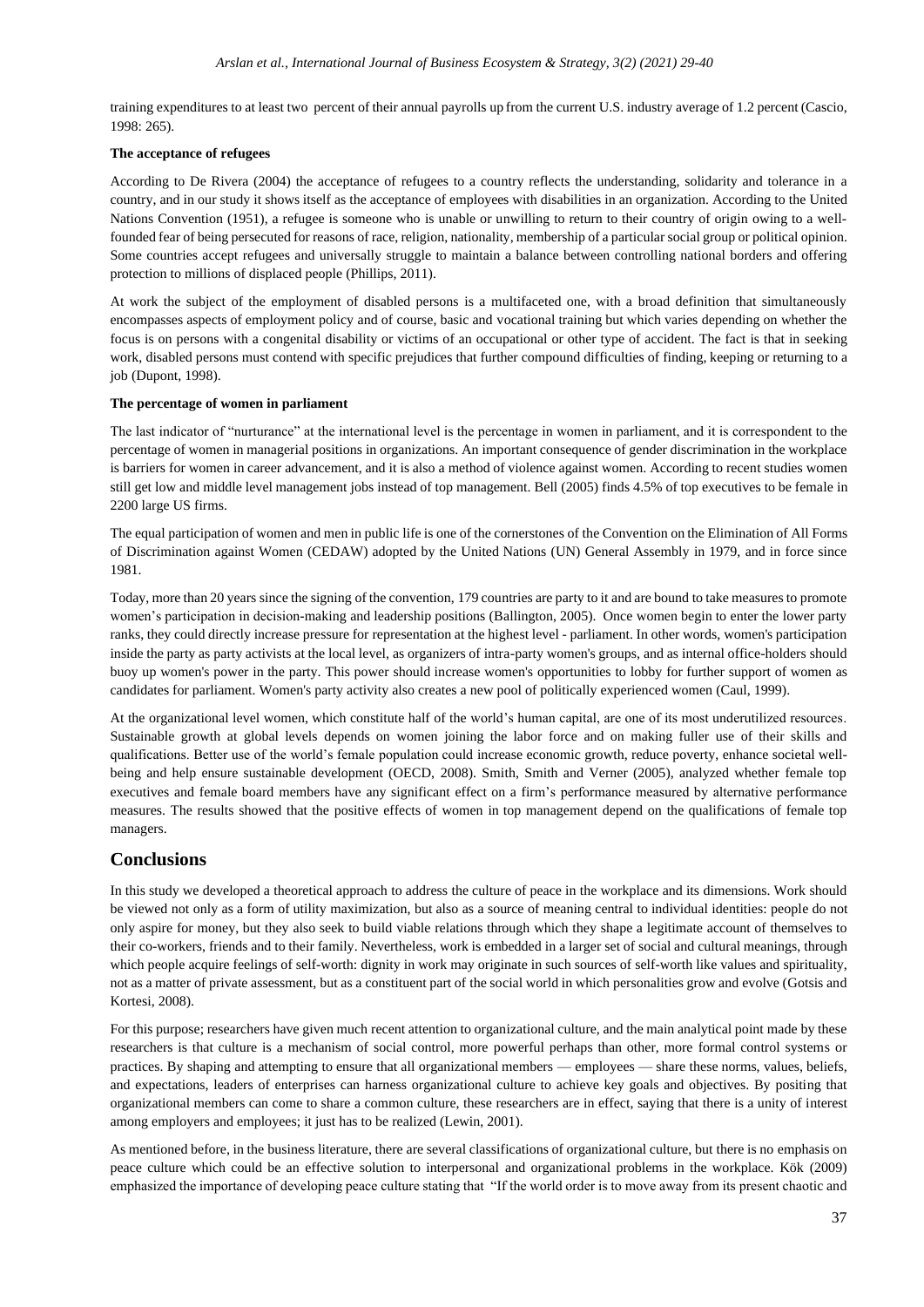violent condition, building cultures of peace is the remedy and the creative management of differences is at the core of peace culture." Peace culture could also be a remedy to workplace conflicts, job dissatisfaction, absenteeism, turnover intentions, etc.

A formation of a positive context that can be characterized as a culture of peace via creation of a positive climate should be the objective of the international community. A positive emotional climate may be defined as one in which people's emotional relationships are characterized by a concern for others, sensitivity to others' needs, freedom, trust, and security. This does not mean that there is no anger, fear, or dissatisfaction. However, it presumes that there is more trust and solidarity than hostility and disunity, more personal security than insecurity, more hope than despair, more confidence in institutions than dissatisfaction and anger at authority, and more tranquility than fear in public (Bar-Tal, Halperin and De Rivera, 2007). Therefore, it is also possible to create a positive climate for the people who work in an organization, as organizations are social entities formed by people with common goals, by providing the necessary conditions for the peace culture in a workplace. The concept of peace culture is essential for the organizational level as well as the international level.

In this study we aimed to transfer De Rivera's dimensions of peace culture to the organizational level. De Rivera (2004) explained the "peace culture" in terms of four dimensions: liberal development, violent inequality, state use of violent means and nurturance. Liberal development was characterized by high literacy, high life expectancy, high level of income, democratic participation, freedom of press, respect for human rights and gender equality. Violent inequality was indicated by income equality, homicide rates and human rights violations. State use of violent means was characterized by military acts as the primary technique for coping with foreign policy crisis and military expenditure. And nurturance was indicated by the acceptance rather than the generation of refugees, percentage of GNP devoted to education, and the percentage of women in parliament.

We transferred these dimensions of peace culture to the organizational level with the same titles as liberal development, violent inequality, organizational use of violent means and nurturance for a consistent and parallel peace culture model in the workplace. Nevertheless, we defined these four dimensions with different and more organizational explanations. We indicated liberal development with a high level of training and development activities, long employment expectancy, high level of personnel income, democratic and participative management in the decision-making process, an efficient and horizontal communication system, respect for employees and all stakeholders, and gender equality in the workplace. We explained the dimension of violent inequality by income equality among employees in different and same level jobs, resignation rates (personnel turn over) and violations against stakeholder rights. We also clarified the dimension of organizational use of violent means with conflicts settled by superior force and a high level of power distance. We defined the nurturance dimension with the percentage of organizations' budget allocated to training and development activities, the acceptance of disabled people in the work place and the percentage of women in managerial positions in organizations.

**Author Contributions:** Conceptualization, M.A.; formal analysis, MA., M.D., H.A.; writing—original draft preparation, M.A. & M.D., H.A writing—review and editing, M.A. All authors have read and agreed to the published the final version of the manuscript.

**Institutional Review Board Statement:** Ethical review and approval were waived for this study, due to that the research does not deal with vulnerable groups or sensitive issues.

**Conflicts of Interest:** The authors declare no conflict of interest.

#### **References**

Adams, D. (2000). Toward a Global Movement for a Culture of Peace, Peace and Conflict, *Journal of Peace Psychology,* 6(3): 259– 266.

Allik, J. and Realo, A. (2004). Individualism-Collectivism and Social Capital, *Journal of Cross-Cultural Psychology,* 35(1): 29–49.

Amnesty International, (1993) Amnesty International and the Defence of Human Rights, Peace By the Nobel Peace Prize Laureates An Anthology, Marek Thee (ed.), *Cultures of Peace*, UNESCO Publishing, 401-406, France.

- Ballington, J. (2005). Women in Parliament: Beyond Numbers, *A Revised Edition Handbook*, Julie Ballington and Azza Karam (eds.) International Institute for Democracy and Electoral Assistance Publication Office, Stockholm Sweden.
- Bar-Tal, D., Halperin, Eran and De Rivera, Joseph (2007). Collective Emotions in Conflict Situations: Societal Implications, *Journal of Social Issues*, 63(2), 441-460
- Basabe N. and Valencia Jose (2007). Culture of Peace: Sociostructural Dimensions, Cultural Values and Emotional Climate, *Journal of Social Issues*, 63(2): 405-419.
- Bell, L. (2005). Women-Led Firms and the Gender Wage Gap in Top Executive Jobs, *IZA Discussion Paper* No. 1689. <https://ftp.iza.org/dp1689.pdf>
- Bernardin, J.H.(2007), Human Resource Management An Experiential Approach, Fourth Edition, McGraw-Hill International Edition, New York.
- Boulding, E. (2000). A New Chance for Human Peacefulness? Peace and Conflict, *Journal of Peace Psychology* 6: 193–215.
- Cascio, W. F. (1998) Managing Human Resources: Productivity, Quality of work life, Profits,Fifth Edition, McGraw-Hill, New York. Caul, M., (1999). Women's Representation in Parliament: The Role of Political Parties, Party Politics, 5(1): 79-98.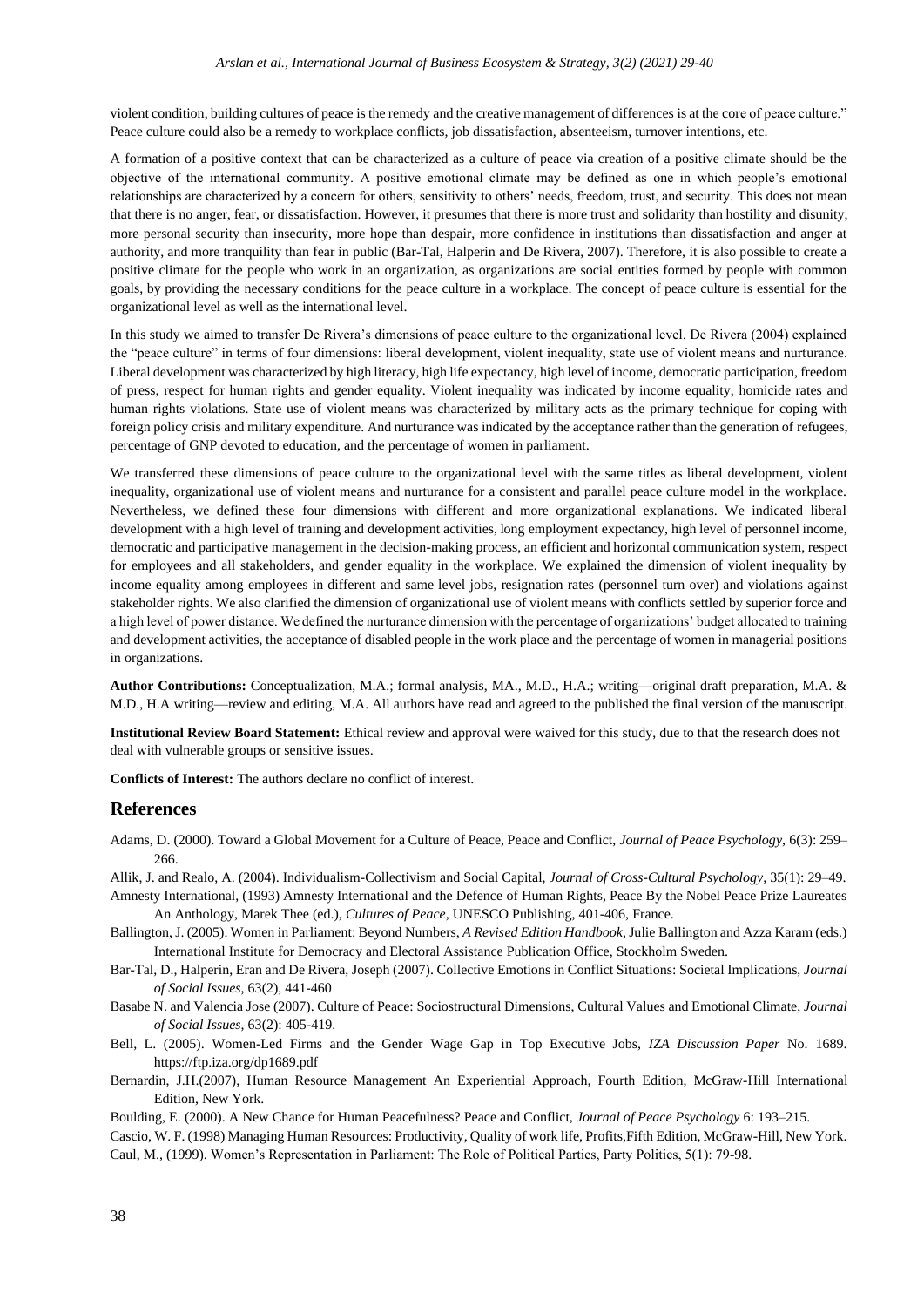- De Rivera, Joseph (2004) Assessing the Basis for a Culture of Peace in Contemporary Societies, *Journal of Peace Research*, 41(5): 531–548.
- De-Rivera, J. (2004). A Template For Assessing Cultures of Peace, Peace and Conflict: *Journal of Peace Psychology,* 10(2): 125- 146.
- De Rivera, J. ,Kurrien, Rahael and Olsen, Nina (2007). The Emotional Climate of Nations and Their Culture of Peace, Journal of Social Issues, 63(2): 255-271.
- Dupont, Marc (1998). The Role of Trade Unions in Promoting The Vocational Integration of Persons With Disabilities*: ILO Policy Appraisal And Outlook, Trade Union Action: Integrating Disabled Persons into Working Life*, Labour Education 1998/4 No. 113.
- Flowers, N. (2009). Gender Equality, Compasito Manual on Human Rights Education for Children,Youth and Sport of Council of Europe Publication, Hungary.
- Fox, James Alan and Zawitz, Marianne (2010). Homicide Trends in the United States, BJS: Bureau of Justice Statistics.
- Gotsis, G. and Kortezi, Zoi (2008). Philosophical Foundations of Workplace Spirituality: A Critical Approach, *Journal of Business Ethics* 78: 575–600.
- Gyatso, T. (1993). Respect for Human Rights, Food for the People, Freedom, Love and Kindness,Peace By the Nobel Peace Prize Laureates An Anthology, Marek Thee (ed.), *Cultures of Peace*, UNESCO Publishing, France.
- Ho, K.(2007). Structural Violence as a Human Rights Violation, Essex Human Rights Review,4(2): 1-17.
- Hellriegel, Don, Jackson, Susan E., Slocum, John W. (2008) Managing: A Competency Based Approach, Thomson South-Western, Eleventh Edition.
- Henderson, J. (2010). Use Communication as a Retention Strategy // Communication World, 27(2).
- Heywood, John S. and Wei, Xiangdong (2006) Performance Pay and Job Satisfaction, Journal of Industrial Relations, 48: 523-540. Ivancevich, J.M. (2007). Human Resource Management, (10th edition), McGraw-Hill, International Edition, New York.
- Katunaric, V., (2010). The Elements of Culture of Peace in Some Multiethnic Communities in Croatia, *Journal of Conflictology*,
- 1(2): 1-13.
- Katunaric, V., (2011). On Relevance of the Peace Culture Concept in the Study of Ethnic Relations on Local Levels. Paper presented at the ASN World Convention, Columbia University. 14-16 April 2011 (http://www.unizd.hr/portals/13/OBAVIJESTI/ASN11%20Katunaric%20Balkans.pdf)
- Kim, Min-Sun, (2012) .World Peace through Intercultural Research: From a Research Culture of War to a Research Culture of Peace, *International Journal of Intercultural Relations*, 3-13.
- Kök, Havva (2009). What is a Culture of Peace? International Strategic Research Organization (http://www.usak.org.tr)
- Lewin, D. (2001) IR and HR Perspectives on Workplace Conflict: What Can Each Learn from the Other? *Human Resource Management Review*, 11: 453–485.
- Marsella, A.J. (2005). Culture and Conflict: Understanding, Negotiating, and Reconciling Conflicting Constructions of Reality, *International Journal of Intercultural Relations* 29: 651–673.
- Nazir, T., Shah, Syed Fida Hussain and Zaman, Khalid (2013). The Relationship between Job Satisfaction and Remuneration in Pakistan: Higher Education Institutes Perspectives, Academia Arena, 5(2): 39-42.
- OECD (2008). Women and Economic Growth, Gender and Sustainable Development:Maximizing the Economic, Social and Environmental Role of Women. (http://www.oecd.org)
- OECD (2011). Equity Indicators: Income Inequity, Society at a Glance OECD Social Indicators. (http://www.oecd.org)
- OECD (2012). Life expectancy and healthy life expectancy at birth in Health at a Glance: Europe 2012, OECD Publishing. (http://www.oecd.org)
- Parvin, Mosammod Mahamuda and Kabir, M. Nurul (2011). *Australian Journal of Business and Management Research*, 1(9): 113- 123.
- Phillips, Janet (2011). Asylum Seekers and Refugees: What Are The Facts?, Social Policy Section Background Note, Parliament Library Information Analysis Advice, Parliament of Australia.
- Price, Alan (2004). Human Resource Management in a Business Context, (2th edition), Thomson Learning, London.
- Rosecrance, Richard (1973). International Relations Peace or War? McGraw-Hill Book Company, United States of America.
- Rubinstein, Robert A. (2003). Cross-Cultural in Complex Peace Operations, *Negotiation Journal*, January. 19 (1) 20-49
- Sanchez, Oscar Aries (1993). Understanding, Tolerance, Freedom and Democracy, Peace By the Nobel Peace Prize Laureates An Anthology, Marek Thee (ed.), Cultures of Peace, UNESCO Publishing, France.
- Schmidt, Mogens (2007).New Media-Expanding Press Freedom: International Commitments Guarantee Media Freedoms, International Conference on New Media the Press Freedom Dimension Challenges and Opportunities of New Media for Press Freedom, UNESCO Headquarters, Barry James (ed.), Paris.
- Scholz, C. (1987). Corporate Culture and Strategy: The Problem of Strategic Fit. Long Range Planning, 20(4): 78-87.
- Shah, I. A., Fakhr, Zainab, Ahmad, M.Shakil and Zaman, Khalid (2010) Measuring Push, Pull and Personal Factors Affecting Turnover Intention: A Case of University Teachers in Pakistan, *Review of Economic & Business Studies,* 3(1): 167-192.
- Smit, Paul R. Jong, Rinke R. De and Bijleveld, Catrien C.J.H. (2012). Homicide Data in Europe: Definitions, Sources, and Statistics,Handbook of European Homicide Research Patterns, Explanations and Country Studies, Eds. M.C.A.